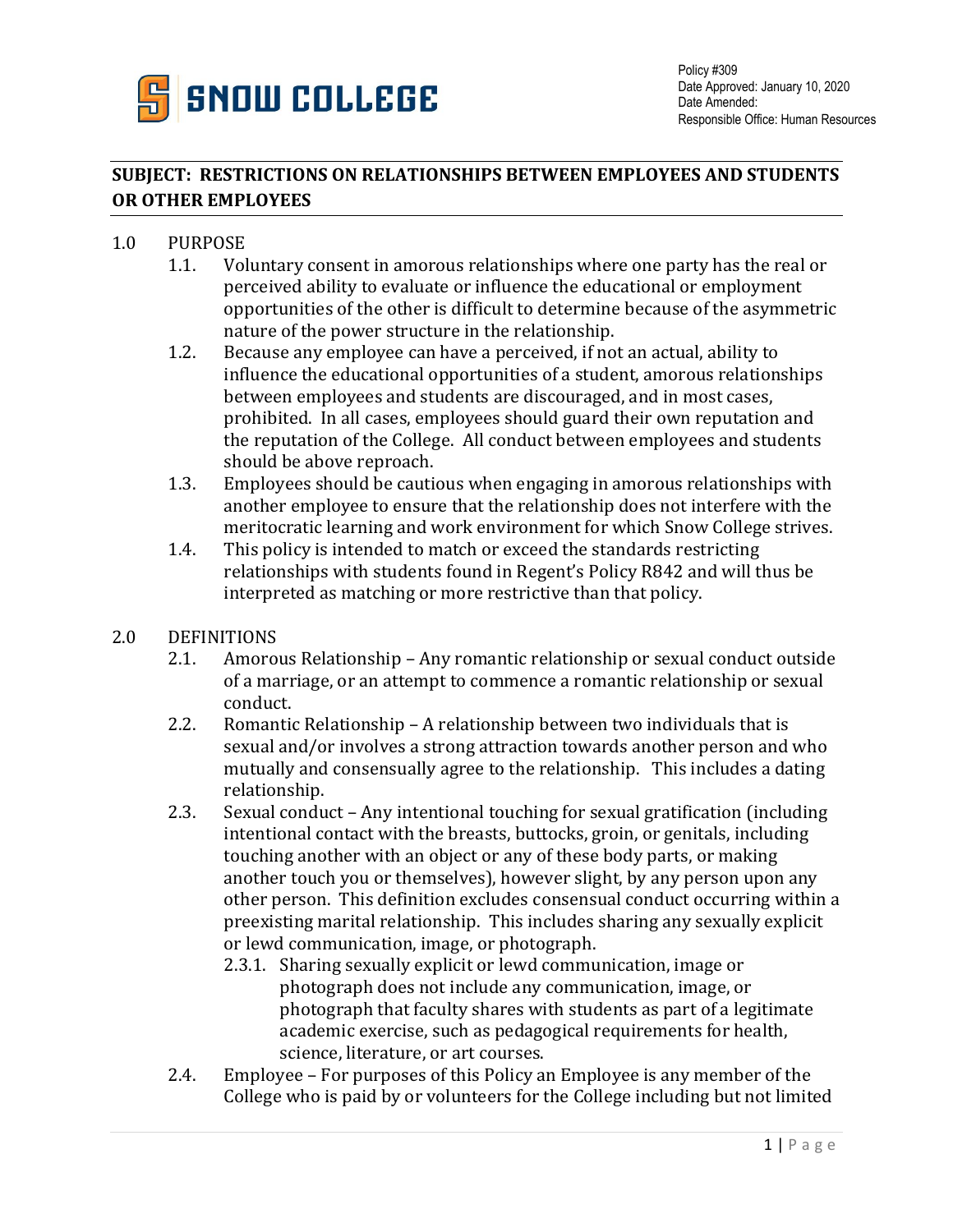

to Faculty, Regular Staff, Probationary Staff, Part-time staff, Administration and Adjunct Faculty. Student employees are not considered Employees in this policy unless they are Special Trust Employees under Section 2.8 of this policy or otherwise noted in this policy.

- 2.5. Faculty A person who is a member of the College's full-time Faculty as defined in Policy.
- 2.6. Adjunct Faculty A person who is not Faculty but is employed or volunteers to teach classes.
- 2.7. Administration Employee For purposes of this Policy an Administration Employee is any employee with general, higher level duties at the College. This includes the President, Provost, Associate Provosts, Vice Presidents, Associate Vice Presidents, Assistant Vice Presidents.
- 2.8. Special Trust Employee An employee of a higher education institution who is in a Position Of Special Trust, as defined in Utah Code 76-5-404.1 with a higher education Student. This includes the following employees at Snow College:
	- 2.8.1. Athletic Managers
	- 2.8.2. Coaches
	- 2.8.3. Counselors
	- 2.8.4. Advisors
	- 2.8.5. Athletic Trainers
	- 2.8.6. Faculty and Adjunct Faculty including Lecturers, Instructors, Assistant Professors, Associate Professors, Professors
	- 2.8.7. Teaching Assistants
	- 2.8.8. Supervisors (including direct supervisors, indirect supervisors in the chain of supervision, and those with significant influence over student employees)
	- 2.8.9. Recreational leaders (including those who work in summer camps)
	- 2.8.10. Any employee with religious leadership outside of the college
	- 2.8.11. Any individual in a position of authority, other than those individuals listed above, which enables the individual to exercise undue influence over a student
- 2.9. Student Anyone taking, or enrolled in, classes at the college for credit. This includes all concurrent enrollment students.
- 2.10. Educational Opportunities a student's admission to an institution or programs within an institution; receipt of financial aid; assessment of academic performance (grades); placement in academic opportunities such as internships, assistantships; and graduation.
- 2.11. Subordinate Student a Student of a higher education institution whose educational opportunities could be adversely impacted by an Employee including those Employees who have academic or other professional responsibilities towards that Student.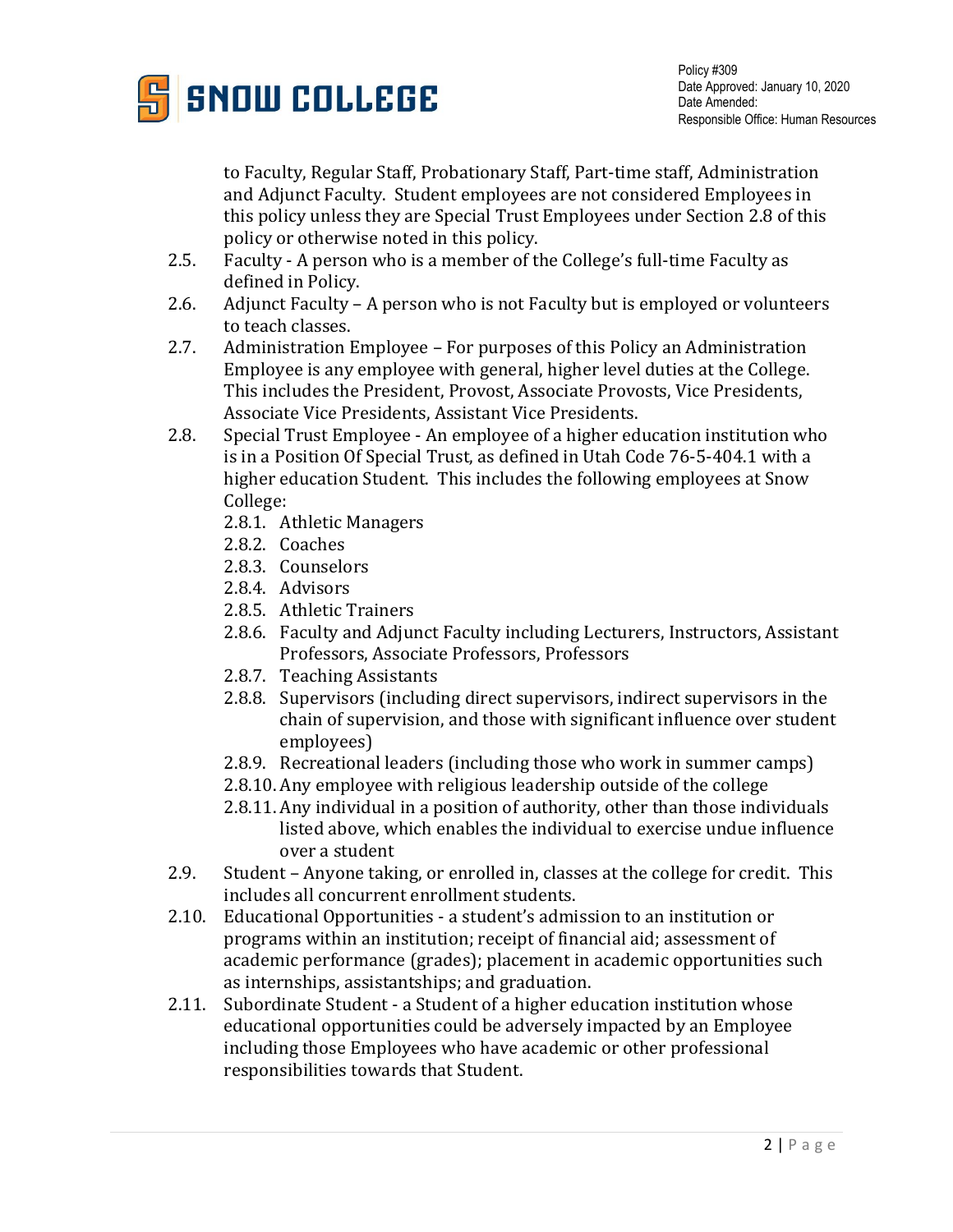

Policy #309 Date Approved: January 10, 2020 Date Amended: Responsible Office: Human Resources

- 2.12. Teaching Assistant A student employed to assist instructors and professors in their teaching, grading, and grade reporting responsibilities.
- 2.13. Evaluative Authority The perceived or actual ability to impact the outcomes of professional or educational evaluations or opportunities
- 2.14. Marriage -A legal relationship between two persons as defined by and entered into pursuant to state law or an equivalent relationship where two persons are cohabitating; have mutually assumed marital rights, duties, and obligations; and who hold themselves out as in a committed, mutual relationship; and where the Marriage occurred before one or both of the persons became a student or employee of the College.
- 3.0 POLICY
	- 3.1. Relationships between Employees and Students
		- 3.1.1. Nonconsensual sexual conduct and sexual harassment between and Employee and Student is expressly prohibited.
		- 3.1.2. The following amorous relationships between employees and students are prohibited:
			- 3.1.2.1. Between special trust employees and subordinate students. This includes Faculty and Adjunct Faculty towards Students in their classes. This includes a prohibition against the sharing of any sexually explicit or lewd communication, image, or photograph, consensual or nonconsensual, between a Special Trust Employee and Subordinate Student.
			- 3.1.2.2. Between Administration Employees and Students
			- 3.1.2.3. Between any student and an employee who has a reasonably perceived influence over the Educational Opportunities of that student, or any employee who has direct or indirect supervisory authority over someone with perceived influence over the Educational Opportunities of that student such as Department Chairs or Deans.
			- 3.1.2.4. Any Sexual Conduct or Amorous Relationship, consensual or nonconsensual, between an Employee and a Student under the age of 18 or otherwise not legally capable of consent.
		- 3.1.3. All other Amorous Relationships between employees and students are discouraged. Prior to continuing an Amorous Relationship that preexists this Policy or beginning, engaging in, or reciprocating an Amorous Relationship after enactment of this Policy it must be disclosed in writing to the Human Resources Office. The Human